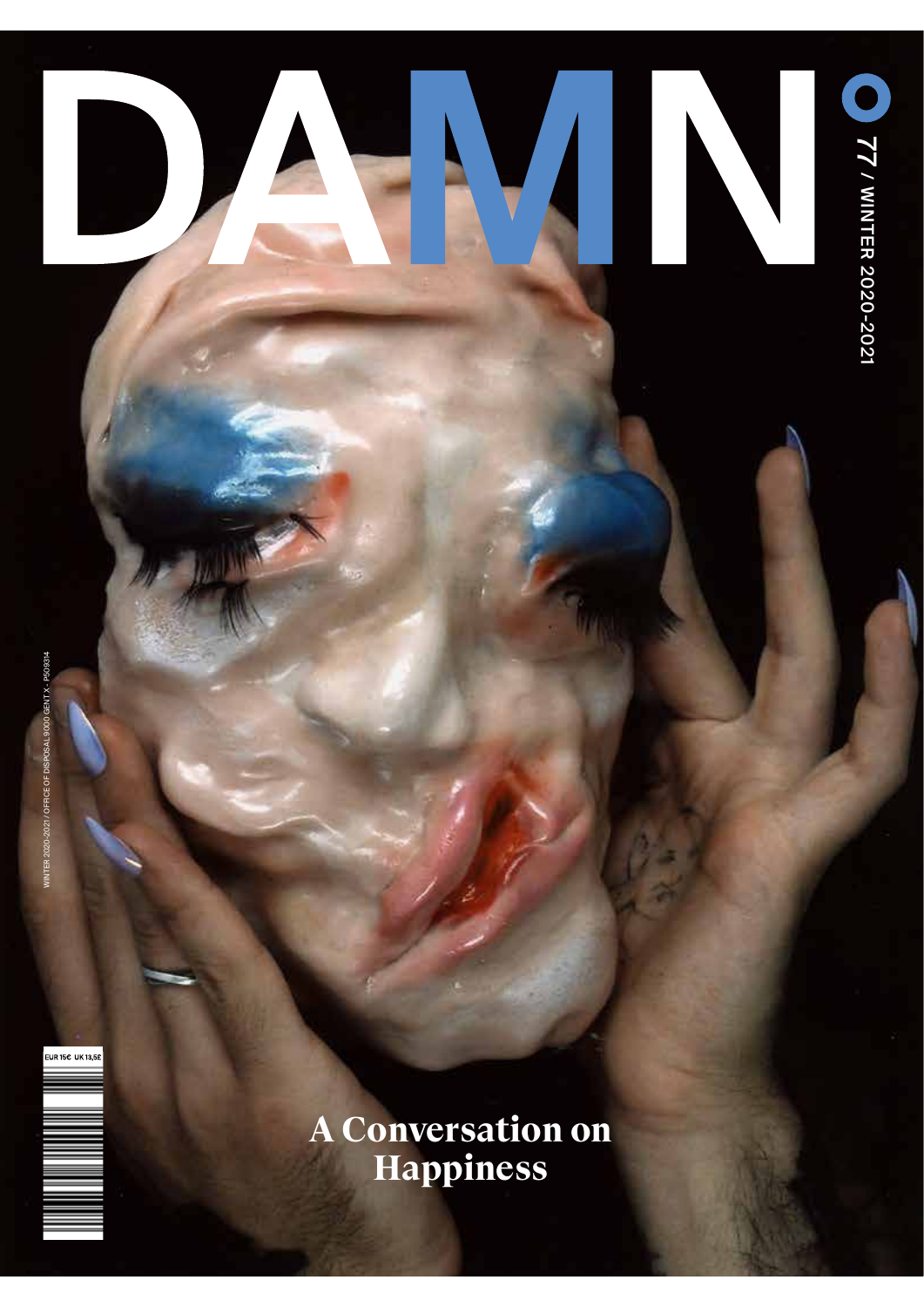## 131

## CULTURE HELPS

BEIRUT

130 / SEASONAL SHOUT

WORDS BY EMMA SINGLETON





CatalyticA

"ion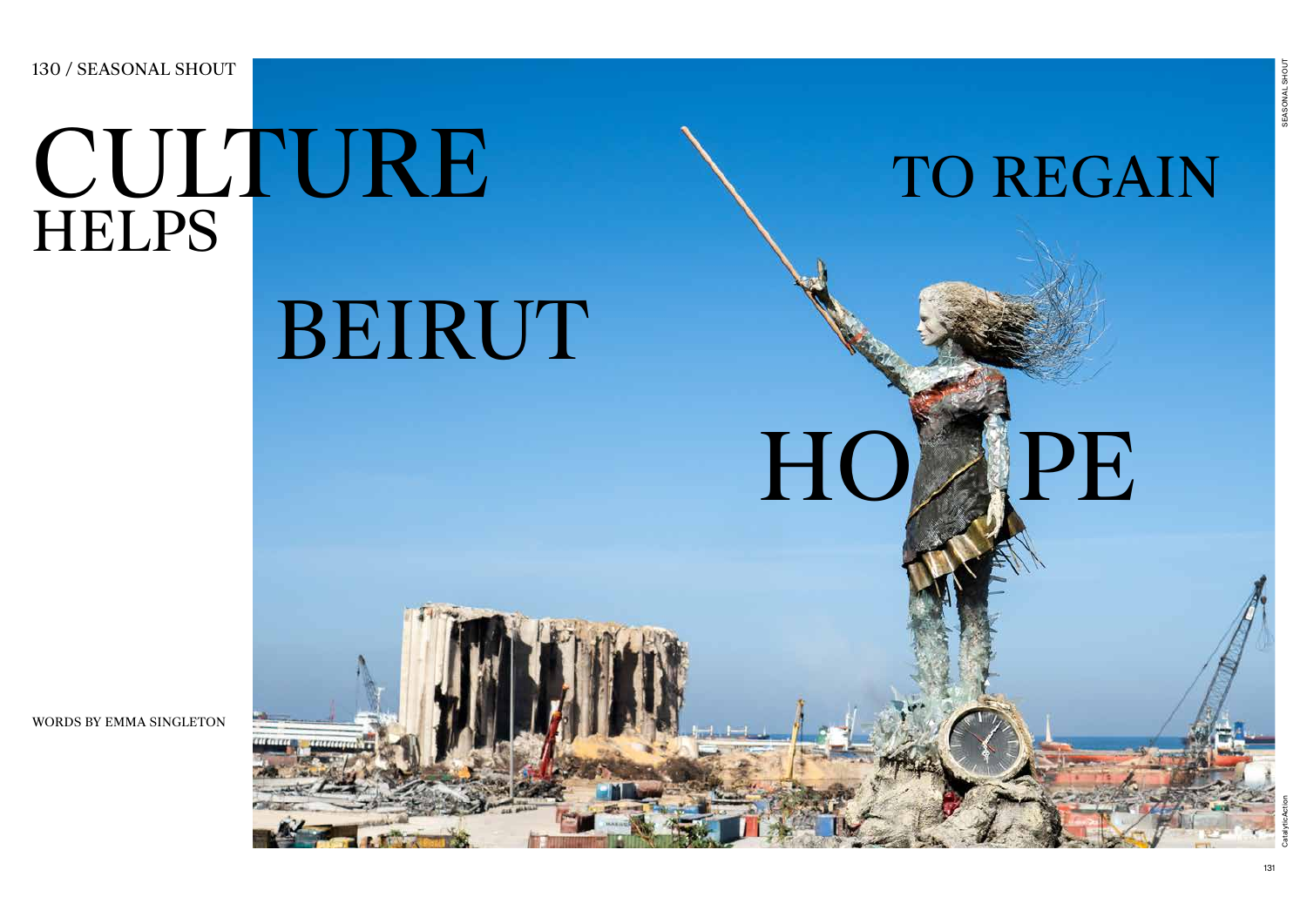

The reconstruction and recovery of a devastated Beirut is a complex task. And while politics often dominates the narrative, it's the more modest role played by culture and community that can really help people gain perspective. Here we see some of the art creating a sense of place, and design that instils hope and even happiness to a confused population.

eirut has always been sub-<br>jected to earthquakes, wars<br>and corruption, but the explosions at the city port on the 4 August 2020 at 18:08:18 EEST surpassed it all. Around 200 people were killed, more than 6,000 were injured, thousands upon thousands of homes and businesses were destroyed, and the number of people made homeless has been estimated at 300,000.

Since 2014 Hanger 12, the epicentre of the explosion, had stored 2,750 tons of ammonium nitrate next to fireworks – essentially a ticking time bomb. The potential devastation of this pairing was reportedly known to the Lebanese government and the port authorities – their ignoring of the extreme danger paints a picture of a dysfunctional government sullied by corruption, neglect and gross mismanagement.



Billions of dollars of damage coupled with the ongoing coronavirus situation and outstanding debts from past conflicts have left the people of Beirut in shock. And although cultural creatives are generally not the go-to spokespeople in emergencies, talking to affected artists and designers provides an insight into a possible path to healing for this broken community.

"If culture is a bridge between people, if culture is imagining the future of humanity, deliberately or accidentally, if culture is both identity and freedom, then culture definitely is a way towards healing from this disaster," says Pierre Bouassi, former culture minister and current Lebanese parliamentarian.

Lebanese architect Bernard Khoury calls Beirut "a wonderful toxic catastrophe", a city where he is able to take pleasure in "radical instances in which every second is counted as extreme". Troubled territories and regions where the state has failed to grapple with its urban realities have always fascinated him.

In 2004 Khoury moved his studio to the La Quarantaine area of Beirut. The neighbourhood is close to *My city is bleeding, contaminating the Mediterranean basin with its toxic fluids. On August 4 2020, Beirut took another major blow. Today, more than ever, its deeply scarred fabric is in desperate need of assistance.*

*Bernard Khoury*

the city port - which in the 1940s was a refugee camp for Palestinians, Lebanese and Armenians - and was destroyed in the blast.

"A deeply scarred fabric has been left in this city," Khoury says. "It is in desperate need of assistance." Two of the three towers that once rose proudly above the port and his studio were destroyed. "They cannot be rebuilt exactly as they were," Khoury says. "Rather, we now have to work with the architectural scars to see what can be done".

Mira Hawa is passionate about her city and has struggled to find the exact words to describe what has happened. "Whatever you see, whatever you read, it doesn't come close to even beginning to describe what it's like here," she says.

Together with Sabine El Gemayel-d'Herbécourt and ArtScoops, Hawa helped set up the auction Artists with Beirut to raise funds. "The ground may have been taken away, but we cannot let it crumble," she says. "We must channel the devastation into something that can make a difference for those who need it."

Pascal Hachem and Rana Haddad run the design studio, 200Grs. "In the 38 seconds of the blast, the city's history was ripped away," says Hachem. "It's left scars and ghosts which months later are still raw and painful."

Since those devastating seconds, the studio has been questioning their place in the city and thinking about how to reinvigorate its character. "The city is an oeuvre, closer to a work of art than to a simple material product," wrote philosopher Henri Lefebvre, who the duo cite as a big influence on their thinking.

"When your first reaction to the blast is to run and seek safety," Hachem says, "it takes a lot of strength, a lot of mental power to step back into the devastation and know what to do, how to act, where to start."

The 200Grs studio is best known for work that grapples with the realities of everyday life – its struggles and triumphs. "We try to find a playful way to address a topic that might otherwise be overloaded and hard to fathom," says Hachem.

Since the explosion they have been piecing together an interwoven story of the city, its people and structures, bodies and bricks. They show a line-up of shattered eyeglasses each with a small written tag denoting the street, time and date each pair was found.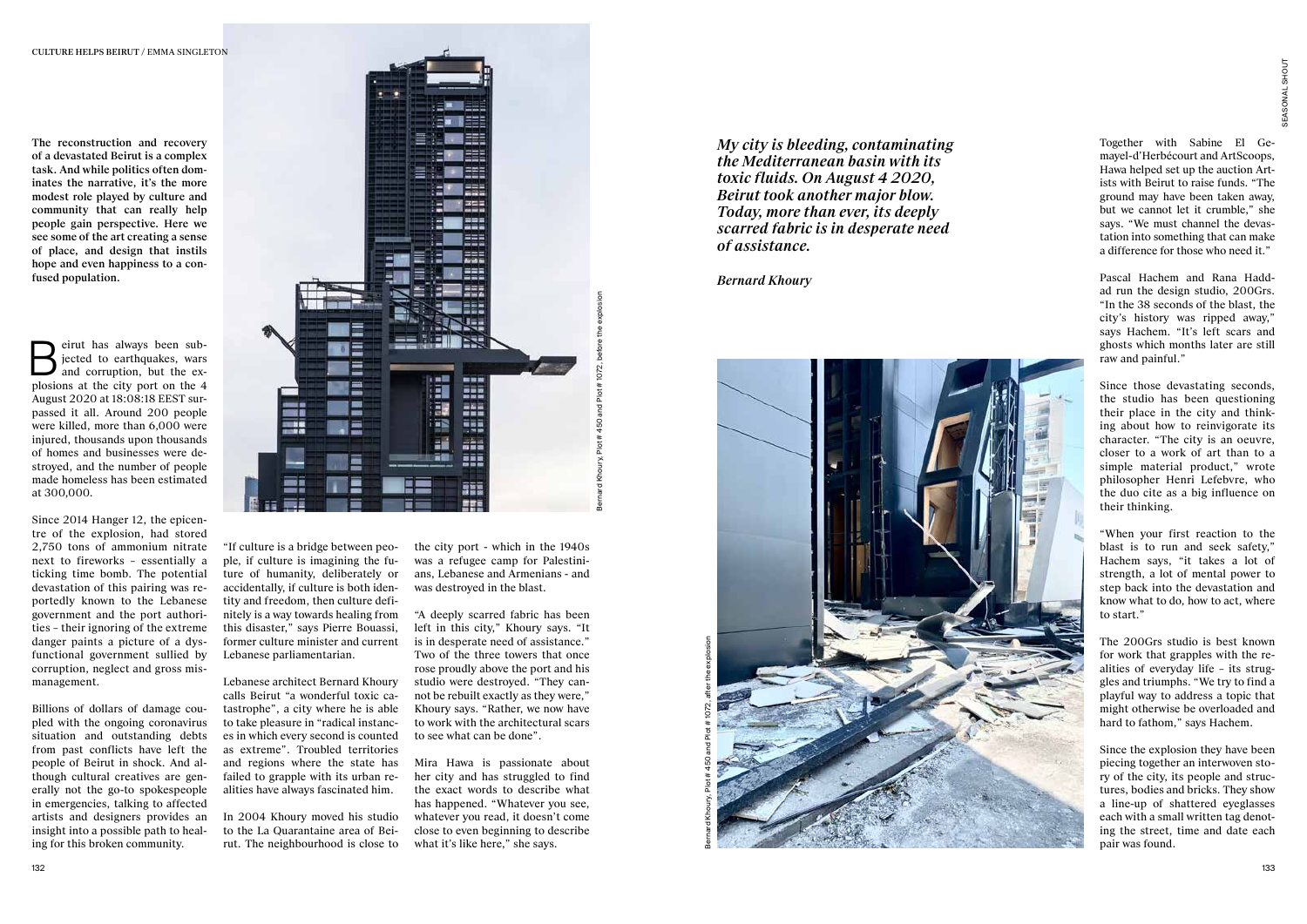N º 10  $N<sub>0</sub>5$ I am at an edge This is where I used to live I just want security I had to define a boundary obliterating what once was I had to draw a line and establish myself I just want security Still I won't cross... The present : an image of (1) turns its back to alteration shielded with what is 'mine' with a new reflecting face.

This is where I'm living now

| From where I stand          |     |
|-----------------------------|-----|
| This is the past : mine,    | (1) |
| This is the future: theirs, | (2) |

closing up on what cannot be,

 $(3)$ 



Stripped of all context, the viewer is confronted with the broken

Adib Dada moved back to Beirut from New York in 2011, the designer wanting to reconnect and play a bigger role in his country. He was

frames and starts to wonder about the wearer. Did they survive? What did they see? How is the street they were hurled into now functioning? Alongside the eyeglasses they have also been collecting stories about the blast from the Beirut citizens and its architecture. In a reading it isn't clear to tell which is which, resulting in a layered insight into Beirut and its inhabitants. "The souls of the people and their city have been lost and it's the stitching back together of the two that needs to be worked on," Haddad explains.

injured in the explosion when he ran to protect his two-and-a-halfyear-old daughter from a falling ceiling. He broke his back; his daughter was physically unhurt but traumatized.

Dada's practice. The Other Dada. is rooted in the study of living systems and regenerative architecture that uses a more holistic and biomimicry approach. Projects like The Other Forest are not about creating objects, but developing architecture that is related to the ecosystems that surround it.

He has now started plans for a Living Memorial. "I don't want this project to be stuck in the past," he says, "but to be looking at the future." The reserve will be a communal

5

effort and begin with the planting of a forest in the city, a place of memory and healing filled with native plants and vegetation with medicinal properties. It will also be a space to celebrate the lives of those lost in a space of unity and hope.

*A piece of me died on that day but my anger will postpone my grief. Now is the time for action and for vigorous resistance, for asserting what is no longer wanted, and what is no longer accepted. To surrender is not an option I deserve better, we all deserve better. Every human being deserves the right to live freely, in dignity, without a constant fear of death.*

*(from Rana)*

"The explosion has made all the struggles worse for everyone," says Joana Dabaj, from CatalyticAction, a charity that uses a co-design approach to public projects to empower the most vulnerable communities. She believes cities should be more about people than buildings.

Before the blast, CatalyticAction designed a playground in La Quarantaine, which was still surrounded by a fence despite already being finished. When visiting the area to assess the damage, Dabaj noticed that the children were jumping the fence to get inside and play. She took it as a clear sign for the organization to get back together with the community to redevelop a place for the children to play safely.

"The most important thing is not to forget about the significance of play and happiness in a child's development," says Dabaj. "All children deserve a space to be safe and express themselves after such an incomprehensibly devastating event."

Product designer Thomas Trad was just leaving his studio when the blast struck. "Earthquake? Terrorist attack? A building collapsing?" he says. "I didn't know, but why were 2,700 tons of ammonium nitrate being stored in Beirut's port in the first place?" Trad calls the explosion yet another problem to add to the turmoil that Lebanon has been facing. "The Lebanese cur rency lost almost 80% of its value in less than a year," he says. "Peo ple are unable to afford to fix their homes, minds and bodies." Trad delayed returning to his stu-

dio, saying he just needed time to grieve and focus on helping those around him. He says that despite all the destruction and questioning they are all "fighting to stay posi tive" while grieving for their coun try that they "still love profoundly".

Just one week before the explosion Abed Al Kadiri opened a show at Galerie Tanit, *Remains of the Last*